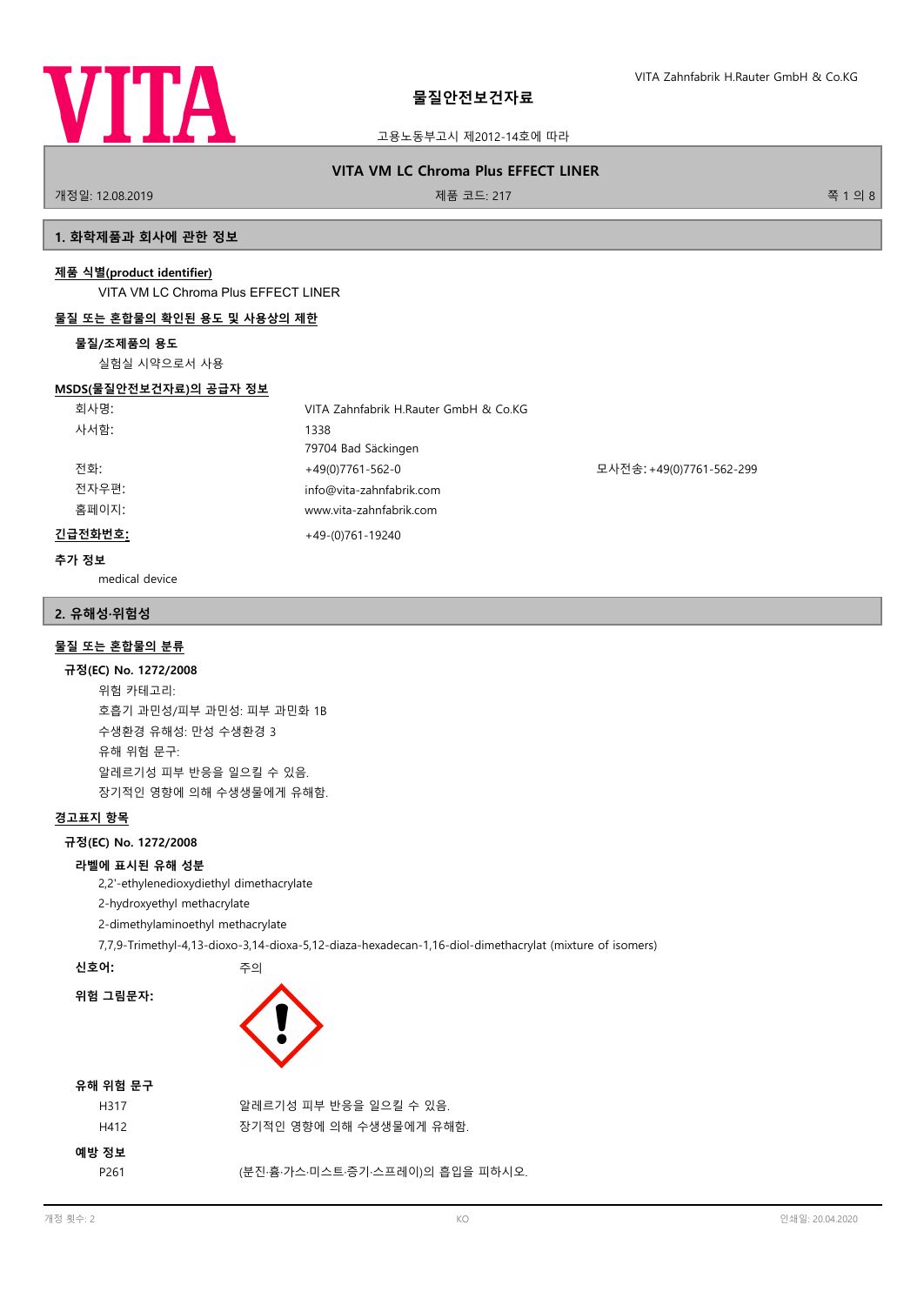

## 고용노동부고시 제2012-14호에 따라

# **VITA VM LC Chroma Plus EFFECT LINER**

.<br>개정일: 12.08.2019 제품 코드: 217 전 - 217 전 - 217 전 - 217 전 - 217 전 - 217 전 - 217 전 - 218 8 - 218 8 - 218 8 - 218 8 -

P273 환경으로 배출하지 마시오.

P280 (보호장갑·보호의·보안경·안면보호구)를(을) 착용하시오.

# **유해성.위험성 분류기준에 포함되지 않는 기타 유해성.위험성**

아무런 정보가 없다.

# **3. 구성성분의 명칭 및 함유량**

# **혼합물**

# **유해 성분**

| CAS 번호         | 명칭                                                                                                         | 양            |
|----------------|------------------------------------------------------------------------------------------------------------|--------------|
|                | GHS-분류                                                                                                     |              |
| 72869-86-4     | 7,7,9-Trimethyl-4,13-dioxo-3,14-dioxa-5,12-diaza-hexadecan-1,16-diol-dimethacrylat (mixture of<br>isomers) | $30 - 35 \%$ |
|                | Skin Sens. 1B, Aquatic Chronic 3; H317 H412                                                                |              |
| $109 - 16 - 0$ | 2,2'-ethylenedioxydiethyl dimethacrylate                                                                   | $5 - 10 \%$  |
|                | Skin Sens. 1B; H317                                                                                        |              |
| 2867-47-2      | 2-dimethylaminoethyl methacrylate                                                                          | < 1 %        |
|                | Acute Tox. 4, Acute Tox. 4, Skin Irrit. 2, Eye Irrit. 2, Skin Sens. 1; H312 H302 H315 H319 H317            |              |

H 전체 문구: 16장을 참조하시오.

## **4. 응급조치 요령**

# **응급 처치**

# **흡입후**

신선한 공기를 공급한다. 의심이 되거나 증상이 발견되면 진찰을 받는다.

#### **다음 피부 접촉**

피부와 접촉시 즉시 물 와(과) 비누로 씻어 낸다. 오염된 모든 의복은 즉시 벗고 다시 사용 전 세척하시오. 의사의 치료 필요.

# **가. 눈에 들어갔을 때**

세안컵이나 물을 사용하여 즉시 주의 깊게, 그리고 철저하게 세척한다. 눈 자극이 있을 경우 안과의사의 진찰을 받는다.

#### **먹었을 때**

구강을 즉시 헹군 후 물을 충분히 마신다.

# **가장 중요한 급성 및 지연성 증상과 영향**

아무런 정보가 없다.

# **즉시 의료진의 진찰과 특별 치료가 필요함**

증상에 따라 치료하시오.

#### **5. 폭발·화재시 대처방법**

# **소화제**

**적절한 소화물질**

주변 환경에 따라 소화 방법을 선택한다.

# **물질이나 혼합물로 부터 발생하는 특별한 위험**

비가연성.

# **소방대원을 위한 정보**

자급식 호흡구와 화학물질 방호복을 착용하시오. 전신 보호복.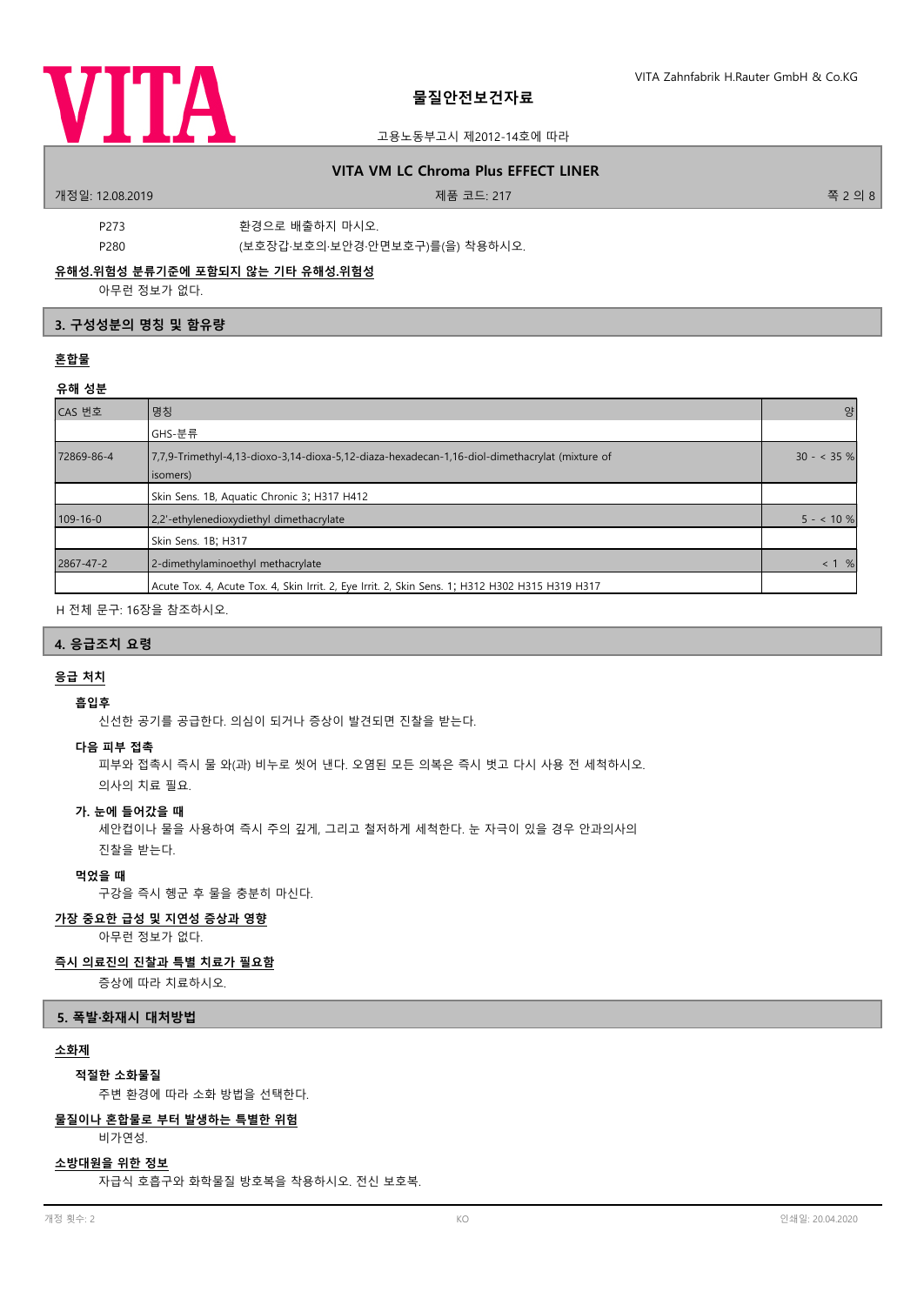

고용노동부고시 제2012-14호에 따라

# **VITA VM LC Chroma Plus EFFECT LINER**

.<br>개정일: 12.08.2019 제품 코드: 217 전 - 217 전 - 217 전 - 217 전 - 217 전 - 217 전 - 217 전 - 217 전 - 218 전 - 218 전 - 218 전 -

#### **추가 정보**

가스/증기/연무를 물 분사로 가라앉힌다. 오염된 소화수는 별도로 모은다. 하수설비나 수환경에 유입되지 않게 한다.

#### **6. 누출 사고 시 대처방법**

## **개인 예방조치, 보호구 및 응급조치**

적절히 환기하시오. 가스/연기/증기/에어로솔을 흡입하지 않는다. 피부와 눈, 그리고 의복과 접촉하지 않도록 한다. 개인 보호 장비 사용.

#### **환경 보호 조치**

하수설비나 수환경으로 유출되지 않게 한다.

# **정화 및 제거 방법 및 물질**

액체 결합재(모래, 규조토, 산결합제 또는 범용 결합제)를 사용하여 수집한다. 인수한 물질을 폐기물 규정에 따라 처리한다.

### **다른 항을 참조**

안전 취급: 참조 단락 7 개인 보호구: 참조 단락 8 폐기물 처리: 참조 단락 13

#### **7. 취급 및 저장방법**

#### **안전취급요령**

#### **안전취급 요령**

어떤 특별한 주의 조치가 필요하지 않다.

#### **화재와 폭발 예방 조치**

어떤 특별한 화재예방 조치가 필요하지 않다.

#### **피해야 하는 물질 정보를 포함한 안전 저장 조건**

# **보관실 및 용기에 대한 요구 사항**

컨테이너를 단단히 닫는다.

# **공동 창고 시설 관련 참고사항**

어떤 특별한 주의 조치가 필요하지 않다.

**8. 노출방지 및 개인보호구**

#### **제어 파라메타(control parameters)**

#### **노출 방지**



#### **보호 및 위생 조치**

극도로 오염된 의복은 즉시 폐기한다. 피부 보호 프로그램을 만들어 준수한다. 작업을 끝내고 휴식을 취하기 전에 손과 얼굴을 씻고 필요하면 샤워를 한다. 작업장에서는 식사를 하거나 마시거나 흡연 또는 재채기를 하지 않는다.

## **눈/얼굴 보호**

보안경/안면보호구를을 착용하시오.

## **손 보호**

화학물질을 취급할 때 CE 마크와 4자리 검사번호가 부착된 내화학성 장갑만을 착용해야 한다. 내화학성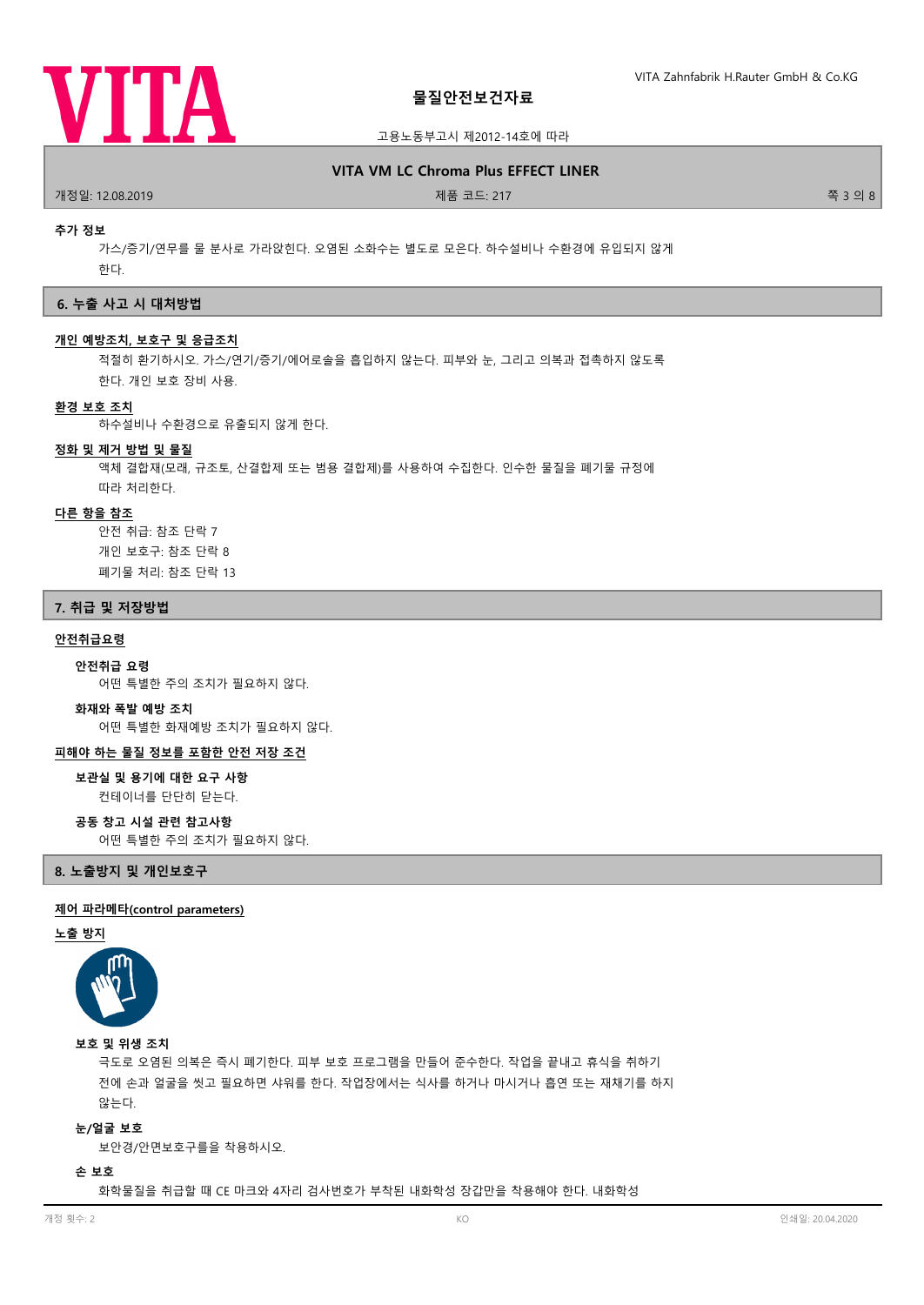

# 고용노동부고시 제2012-14호에 따라

# **VITA VM LC Chroma Plus EFFECT LINER**

## 개정일: 12.08.2019 제품 코드: 217 쪽 4 의 8

보호장갑은 위험물질의 농도와 양, 그리고 작업장의 상황에 따라 적합한 타입을 선택해야 한다. 특별한 용도로 사용할 경우 위에서 언급한 보호장갑의 내화학성에 대하여 장갑 제조사와 명확하게 논의하는 것이 좋다. 권장 장갑 브랜드 KCL Dermatril P 교체 주기(최대 착용 시간) 10 min NBR (니트릴 고무)

# **보호복**

보호의의사용.

# **호흡기 보호**

중요한 위치에서는 적절한 환기와 함께 부분 배출을 한다. 작업장의 기술적 환기

# **9. 물리화학적 특성**

| 응집 상태:<br>색상:            | 액형 |                 |
|--------------------------|----|-----------------|
| 냄새:                      | 특성 |                 |
| pH:                      |    | 확정되지 않음         |
| 상태 변화<br>녹는점:            |    | 확정되지 않음         |
| 초기 끓는점과 끓는점 범위:          |    | 139 °C          |
| 인화점:                     |    | 251 °C          |
| 가연성<br>고체:<br>가스:        |    | 해당없음<br>해당없음    |
| 폭발 속성<br>이 제품은 아니다: 폭발성. |    |                 |
| 하한 폭발 한계:                |    | 확정되지 않음         |
| 폭발 상한 한계:                |    | 확정되지 않음         |
| 자연발화온도                   |    |                 |
| 고체:                      |    | 해당없음            |
| 가스:                      |    | 해당없음<br>확정되지 않음 |
| 분해 온도:                   |    |                 |
| 산화 특성<br>비산화성.           |    |                 |
| 증기압:                     |    | $\le$ =1100 hPa |
| (장소 50 °C)               |    |                 |
| 밀도:                      |    | 확정되지 않음         |
| 수용해도:                    |    | 아니오             |
| 다른 용제에서 용해도<br>확정되지 않음   |    |                 |
| 분배 계수:                   |    | 확정되지 않음         |
| 증기밀도:                    |    | 확정되지 않음         |
| 증발률:                     |    | 확정되지 않음         |
| 그 밖의 참고사항                |    |                 |
| 고형 성분 함량:                |    | 70,0 %          |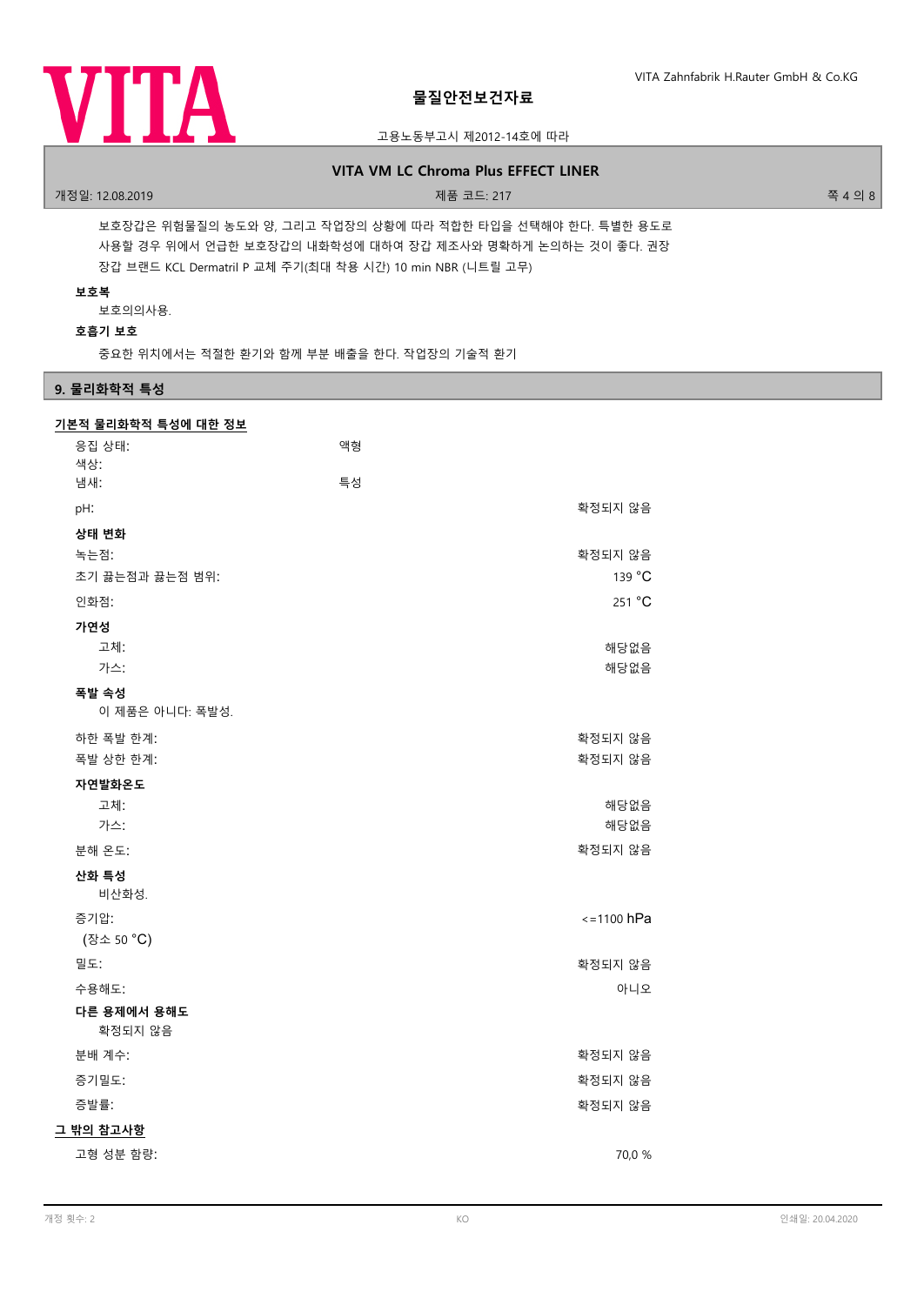

# 고용노동부고시 제2012-14호에 따라

# **VITA VM LC Chroma Plus EFFECT LINER**

.<br>개정일: 12.08.2019 제품 코드: 217 전 - 217 전 - 217 전 - 217 전 - 217 전 - 217 전 - 217 전 - 218 전 - 218 전 - 218 전 - 218 전 -

## **10. 안정성 및 반응성**

### **반응성**

규정에 따라 취급 및 저장될 경우, 유해 반응이 없음.

# **화학적 안전성**

본 제품을 통상의 상온에서 저장하면 안정함.

#### **위험한 반응 가능성**

알려진 유해 반응은 없음.

#### **피해야 할 조건**

없음/없음

#### **피해야 할 물질**

아무런 정보가 없다.

# **유해한 분해산물**

유해분해물은 알려지지 않음.

#### **11. 독성에 관한 정보**

# **독성학적 영향에 대한 정보**

#### **급성 독성**

제공된 데이터에 근거해 분류 기준을 충족하지 않음.

| CAS 번호 | 싱 |
|--------|---|
|        |   |

| $\sim$ $\sim$ $-$ | 1 U U                             |                             |   |    |    |
|-------------------|-----------------------------------|-----------------------------|---|----|----|
|                   | 노출 경로                             | 투여량                         | 종 | 출처 | 방법 |
| 2867-47-2         | 2-dimethylaminoethyl methacrylate |                             |   |    |    |
|                   | 경구                                | 500<br>ATE<br>mg/kg         |   |    |    |
|                   | 경피                                | 1100<br><b>ATE</b><br>mg/kg |   |    |    |

# **자극 및 부식작용**

제공된 데이터에 근거해 분류 기준을 충족하지 않음.

# **민감화 효과**

알레르기성 피부 반응을 일으킬 수 있음.

(7,7,9-Trimethyl-4,13-dioxo-3,14-dioxa-5,12-diaza-hexadecan-1,16-diol-dimethacrylat (mixture of isomers); 2,2'-ethylenedioxydiethyl dimethacrylate; 2-dimethylaminoethyl methacrylate)

# **발암성, 변이원성 , 생식 독성**

제공된 데이터에 근거해 분류 기준을 충족하지 않음.

#### **STOT-단일 노출**

제공된 데이터에 근거해 분류 기준을 충족하지 않음.

# **STOT-반복 노출**

제공된 데이터에 근거해 분류 기준을 충족하지 않음.

#### **흡인 위해성**

제공된 데이터에 근거해 분류 기준을 충족하지 않음.

# **테스트에 대한 추가 정보**

이 혼합물은 규정 (EC) No. 1272/2008 [CLP]의 의미에서 위험물질로 분류되어 있다.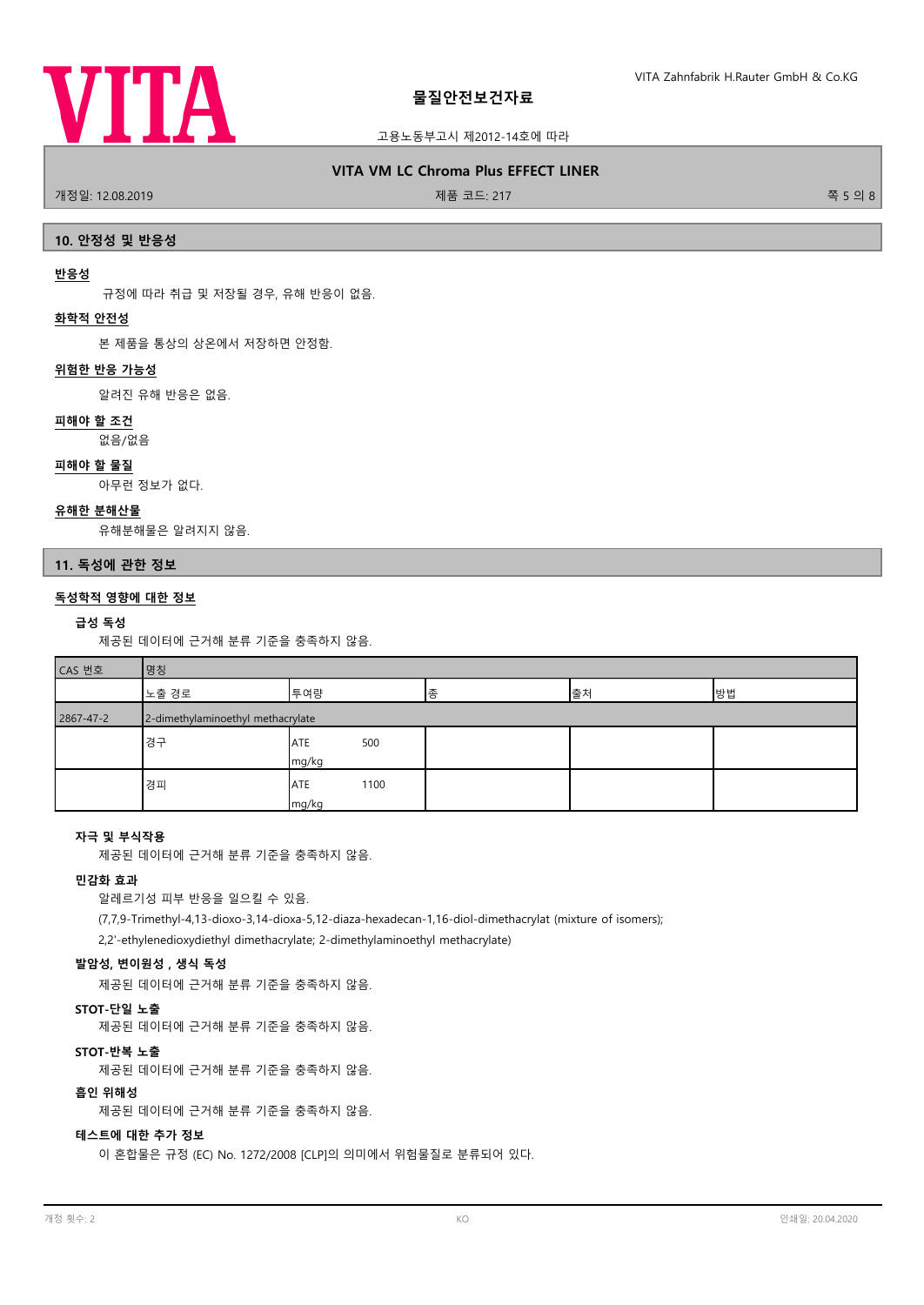

## 고용노동부고시 제2012-14호에 따라

#### **VITA VM LC Chroma Plus EFFECT LINER**

.<br>개정일: 12.08.2019 제품 프로그램을 제공하는 것이 제품 코드: 217 제품 코드: 217 제품 코드: 217 제품 코드: 217 제품 기능 기능 기능 기능 기능 및 ASI ASI ASI A

#### **12. 환경에 미치는 영향**

#### **독성**

장기적인 영향에 의해 수생생물에게 유해함.

# **잔류성 및 분해성**

이 제품은 검사를 받지 않은 제품이다.

#### **생물농축성**

이 제품은 검사를 받지 않은 제품이다.

# **토양 이동성**

이 제품은 검사를 받지 않은 제품이다.

#### **기타 유해 영향**

아무런 정보가 없다.

#### **추가 정보**

하수설비나 수환경으로 유출되지 않게 한다. 지하/지면으로 유출되지 않게 한다.

# **13. 폐기시 주의사항**

## **폐기 방법**

#### **권장사항**

하수설비나 수환경으로 유출되지 않게 한다. 지하/지면으로 유출되지 않게 한다. 폐기물은 해당 법규에 따라 폐기하시오.

#### **오염된 포장**

오염된 포장물은 물질처럼 취급해야 한다. EWC/AVV에 따른 폐기물 코드/폐기물 지정

# **14. 운송에 필요한 정보**

| 해상 운송 (IMDG)             |                                                          |
|--------------------------|----------------------------------------------------------|
| UN-번호:                   | No dangerous good in sense of this transport regulation. |
| UN 적정 배송 명칭:             | No dangerous good in sense of this transport regulation. |
| <u>운송 위험 등급:</u>         | No dangerous good in sense of this transport regulation. |
| <u>용기등급:</u>             | No dangerous good in sense of this transport regulation. |
| 항공 운송 (ICAO-TI/IATA-DGR) |                                                          |
| UN-번호:                   | No dangerous good in sense of this transport regulation. |
| UN 적정 배송 명칭 <u>:</u>     | No dangerous good in sense of this transport regulation. |
| <u>운송 위험 등급:</u>         | No dangerous good in sense of this transport regulation. |
| <u>용기등급:</u>             | No dangerous good in sense of this transport regulation. |
| 환경 유해성                   |                                                          |
| 환경에 유해함:                 | 아니오                                                      |
| 사요자를 의하 트변 예반조치          |                                                          |

#### **사용자를 위한 특별 예방조치**

아무런 정보가 없다.

# **MARPOL 73/78 Annex II 및 IBC 코드에 따른 벌크(bulk) 운송**

해당없음

# **15. 법적 규제현황**

**물질이나 혼합물에 대한 안전, 보건 및 환경 규정/법규**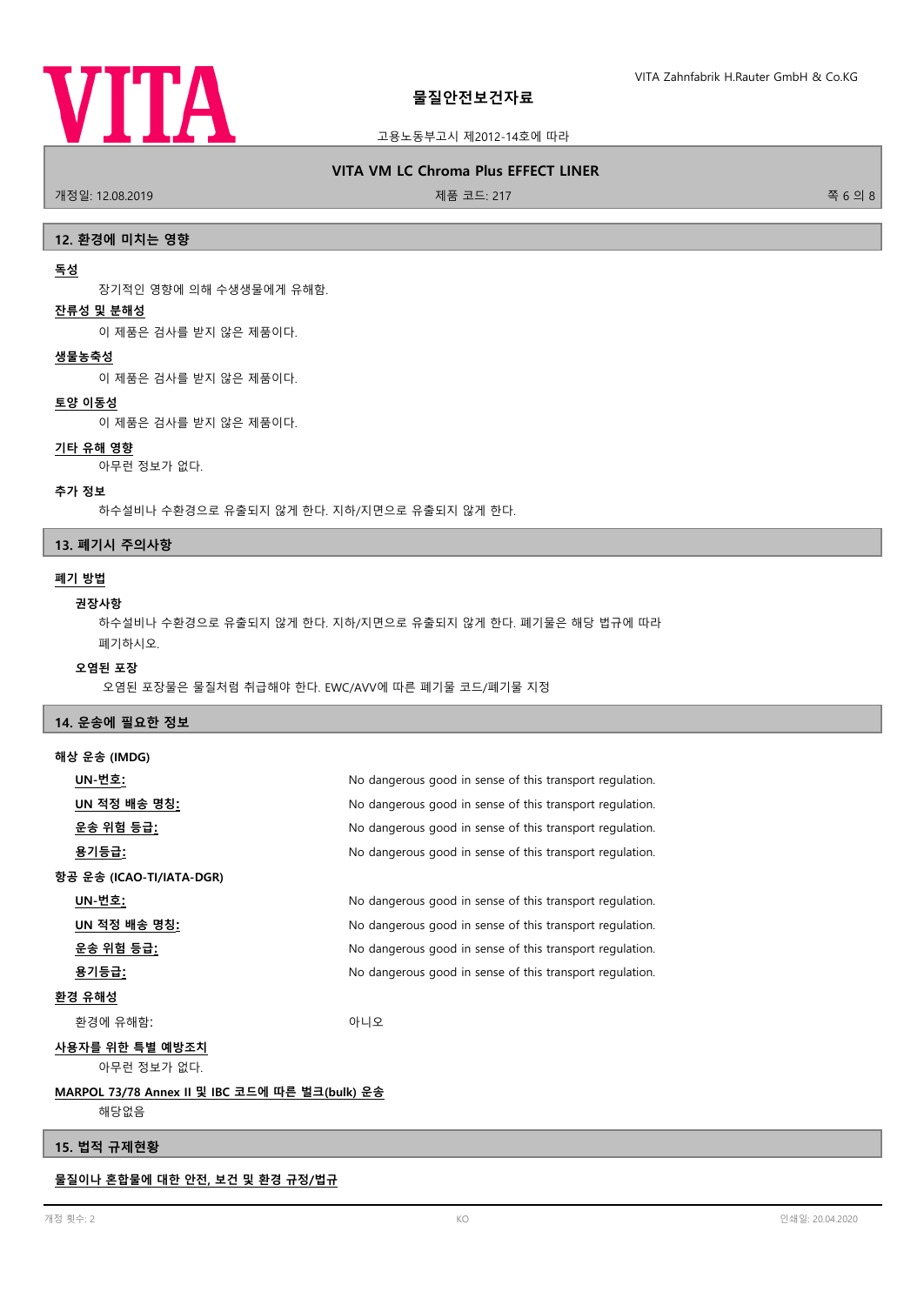

# 고용노동부고시 제2012-14호에 따라

| <b>VITA VM LC Chroma Plus EFFECT LINER</b> |                   |         |
|--------------------------------------------|-------------------|---------|
| 개정일: 12.08.2019                            | 제품 코드: 217        | 쪽 7 의 8 |
| EU 규정                                      |                   |         |
| 2010/75/EU(VOC):                           | 0.164%            |         |
| 2004/42/EC(VOC):                           | 0.164%            |         |
| 국가 규정                                      |                   |         |
| 고용 제한:                                     | 청소년 고용 제한에 유의하시오. |         |
| 물 위험 등급(독일):                               | 3 - 수질에 매우 유해함    |         |
| 피부 흡수/민감화:                                 | 알레르기성 과민 반응을 일으킴. |         |
|                                            |                   |         |

# **16. 그 밖의 참고사항**

# **약어 및 두문자어**

ADR: Accord européen sur le transport des marchandises dangereuses par Route (European Agreement concerning the International Carriage of Dangerous Goods by Road) IMDG: International Maritime Code for Dangerous Goods IATA: International Air Transport Association GHS: Globally Harmonized System of Classification and Labelling of Chemicals EINECS: European Inventory of Existing Commercial Chemical Substances ELINCS: European List of Notified Chemical Substances CAS: Chemical Abstracts Service LC50: Lethal concentration, 50% LD50: Lethal dose, 50% CLP: Classification, labelling and Packaging REACH: Registration, Evaluation and Authorization of Chemicals GHS: Globally Harmonised System of Classification, Labelling and Packaging of Chemicals UN: United Nations DNEL: Derived No Effect Level DMEL: Derived Minimal Effect Level PNEC: Predicted No Effect Concentration ATE: Acute toxicity estimate LL50: Lethal loading, 50% EL50: Effect loading, 50% EC50: Effective Concentration 50% ErC50: Effective Concentration 50%, growth rate NOEC: No Observed Effect Concentration BCF: Bio-concentration factor PBT: persistent, bioaccumulative, toxic vPvB: very persistent, very bioaccumulative RID: Regulations concerning the international carriage of dangerous goods by rail ADN: European Agreement concerning the International Carriage of Dangerous Goods by Inland Waterways (Accord européen relatif au transport international des marchandises dangereuses par voies de navigation intérieures) EmS: Emergency Schedules MFAG: Medical First Aid Guide ICAO: International Civil Aviation Organization MARPOL: International Convention for the Prevention of Marine Pollution from Ships IBC: Intermediate Bulk Container VOC: Volatile Organic Compounds 개정 횟수: 2 KO 인쇄일: 20.04.2020 A RESERVE A RESERVE A RESERVE A RESERVE A RESERVE A RESERVE A RESERVE A RESERVE A R